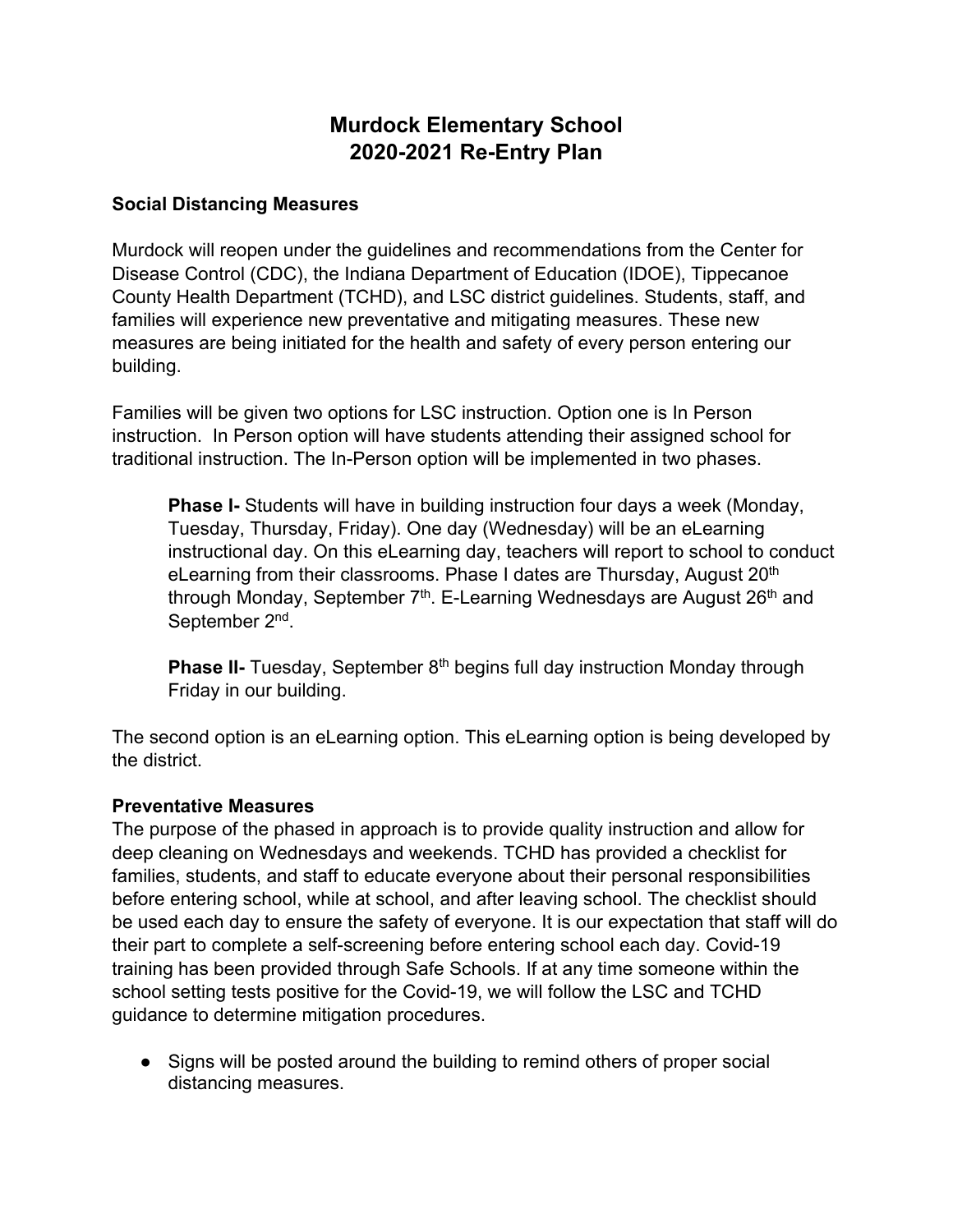- Signs will be posted on the door limiting visitors from entering the buildings. Parents and visitors are discouraged from entering the building.
- For early dismissal, parents will call the office or ring the bell and the student will be walked out to the parking lot by an adult.
- The nurse's clinic will be used as a holding room for students or staff exhibiting symptoms.
- Students and staff will be required to have a mask on their person at all times.
- Students and staff are required to wear masks when moving in hallways and at the restrooms.
- Visual social distancing reminders will be marked throughout the building.

# **Social Distancing Expectations**

# **Classroom expectations:**

Students will stay with their class for the entire day of instruction including:

- All desks will be spaced according to social distancing guidelines (as best as space will allow) and facing the same direction in each classroom.
- Students and staff will wear masks while in the classroom while interacting with each other.
- Each student will be given a plastic tub for their own individual supply storage in order to aide with classroom space. These tubs may be stored on shelves or in your closets.
- There will be no shared materials within a classroom, unless proper sanitization methods are followed between student use.
- Carpets, extra rugs, stuffed animals, bean bag chairs, and any other fabric materials (except window curtains) will need to be removed and stored to ensure that the custodians can do a thorough job cleaning.
- It will be up to each teacher to determine how to utilize coat closets without groups of students congregating closely for arrival and dismissal.
- Carpet time with masks will be required if students cannot be properly socially distanced.
- Small group instruction will need to be maintained with no more than 4 students at a time. Masks are required during that time. The table and materials will need to be sanitized in between student use.
- Per district guidance, 0ff campus field trips are not permitted until further notice.
- Per district guidance, no birthday treats allowed this year until further notice. A Pencil will be provided from the office for each student on their birthday.
- Any additional volunteers will need to be cleared through Mr. Westfall.
- Any non-staff adults will remain in the mail office.
- Masks are required by any individual, regardless of age.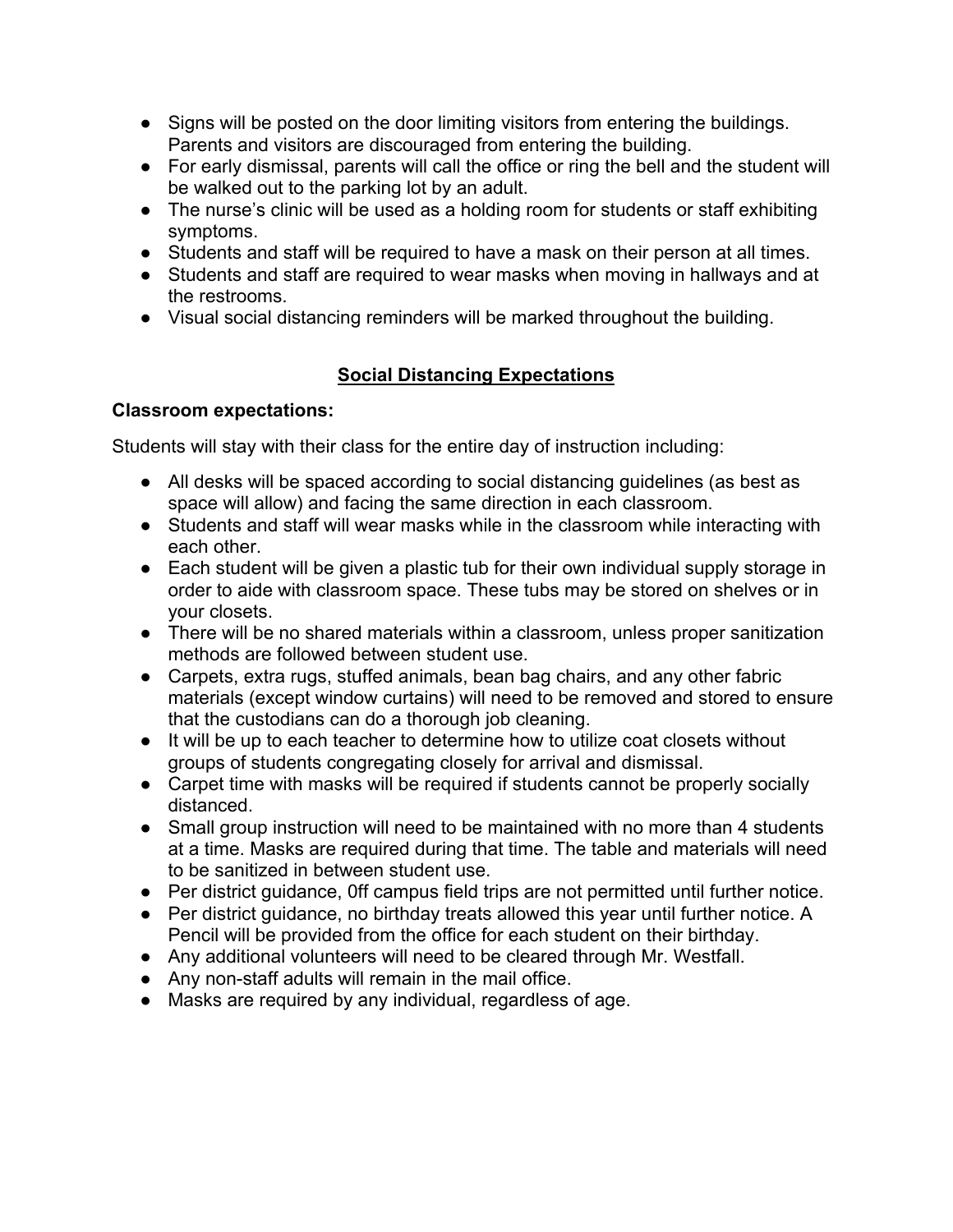# **Cafeteria Expectations:**

Students will eat lunch in the cafeteria with the following instructions:

- Masks will be worn by Chartwells staff, lunch monitors, and custodial staff while in the cafeteria.
- All students will sanitize their hands before eating lunch.
- Social distancing decals will be provided by Chartwells for serving lines.
- Tables will be aligned to appropriately allow social distance to happen.
- Students will be seated every other seat.
- Teachers will have a 35-minute lunch/recess break and will need to pick up their class five minutes before the end of recess.
- Students will be provided two options a day (hot option and fun lunch).
- Students will not be allowed to self-serve and all food will be in portioned cups.
- Students will be provided a pre-packaged spork to use during lunch.
- All condiments will be in packets.
- Cafeteria tables will be cleaned and sanitized by a custodian or lunch supervisors.

# **Recess**

- Students will have a 20-minute recess each day supervised by the lunch and recess monitors.
- Classes will not be allowed to use the stationary playground equipment during recess to limit the amount of student contact and potential transfer.
- Each class will have an assigned location in the open field.
- Each classroom will have their own recess equipment.
- Students will leave and enter the building one class at a time with social distancing in mind.

#### **Hallways expectations:**

- Students and staff are required to wear masks while walking in the hallway.
- Students and staff will walk on the right side of the hallway.
- Students and staff will practice social distancing while walking in the hallway.
- Indicators will be displayed on the walls outside of classrooms to indicate social distancing.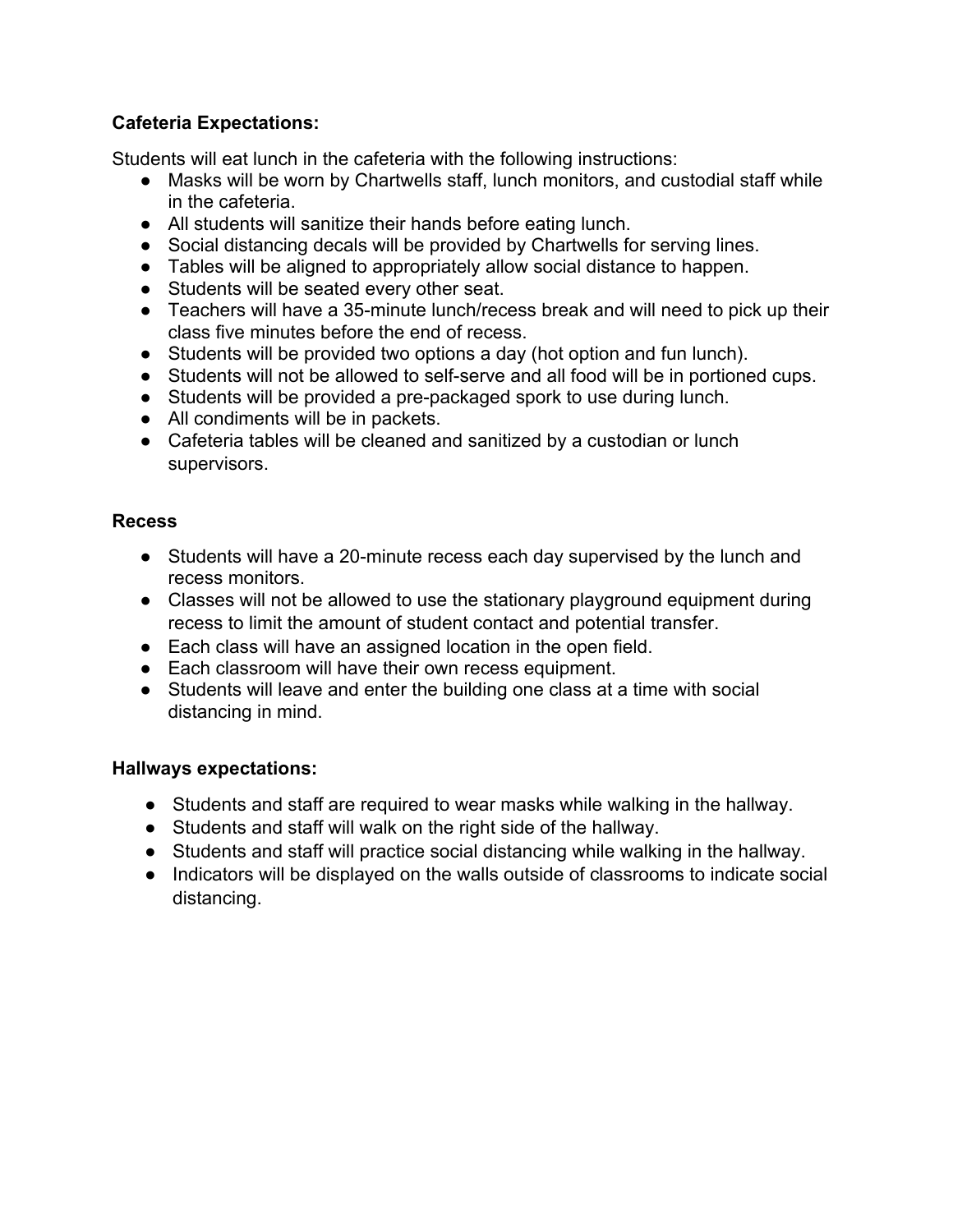#### **Nurse's Clinic Expectations:**

- Students exhibiting virus symptoms will be isolated in the main office and guardians will be notified.
- Students exhibiting virus symptoms will follow district protocol and guidelines.
- Any student who enters the clinic will practice social distancing.

#### **Restroom expectations:**

- Students and staff will be required to wear masks at the restroom.
- Each restroom will be limited to one class at a time.
- Each student will wash their hands upon exiting the restroom.
- Classes will be socially distant while visiting the restroom, indicators will be displayed on the walls outside of each of the restrooms.
- Additional hand washing opportunities will need to be provided within the classroom.

# **Special's Expectations:**

Students will attend specials in corresponding classrooms with the following instructions:

- Teachers will follow the specials schedule.
- Staff and students will be required to wear masks to and from specials.
- Any library books checked out to students will sit in the tubs for at least 72 hours before being checked in and re-shelved.

#### **Office expectations:**

- Every visitor who enters the school must check-in at the main office
- Every visitor must have a mask covering their mouth at all times while in the building.
- Families and visitors will be greeted with a smile and a hello upon entering the main office.
- Hand sanitizer will be provided to every visitor who enters the school building.
- Office staff will wear masks when interacting with families and visitors.
- Nurse will wear a mask when interacting with students and families
- Social distancing will be required and indicated in the office for students, families, staff, and visitors.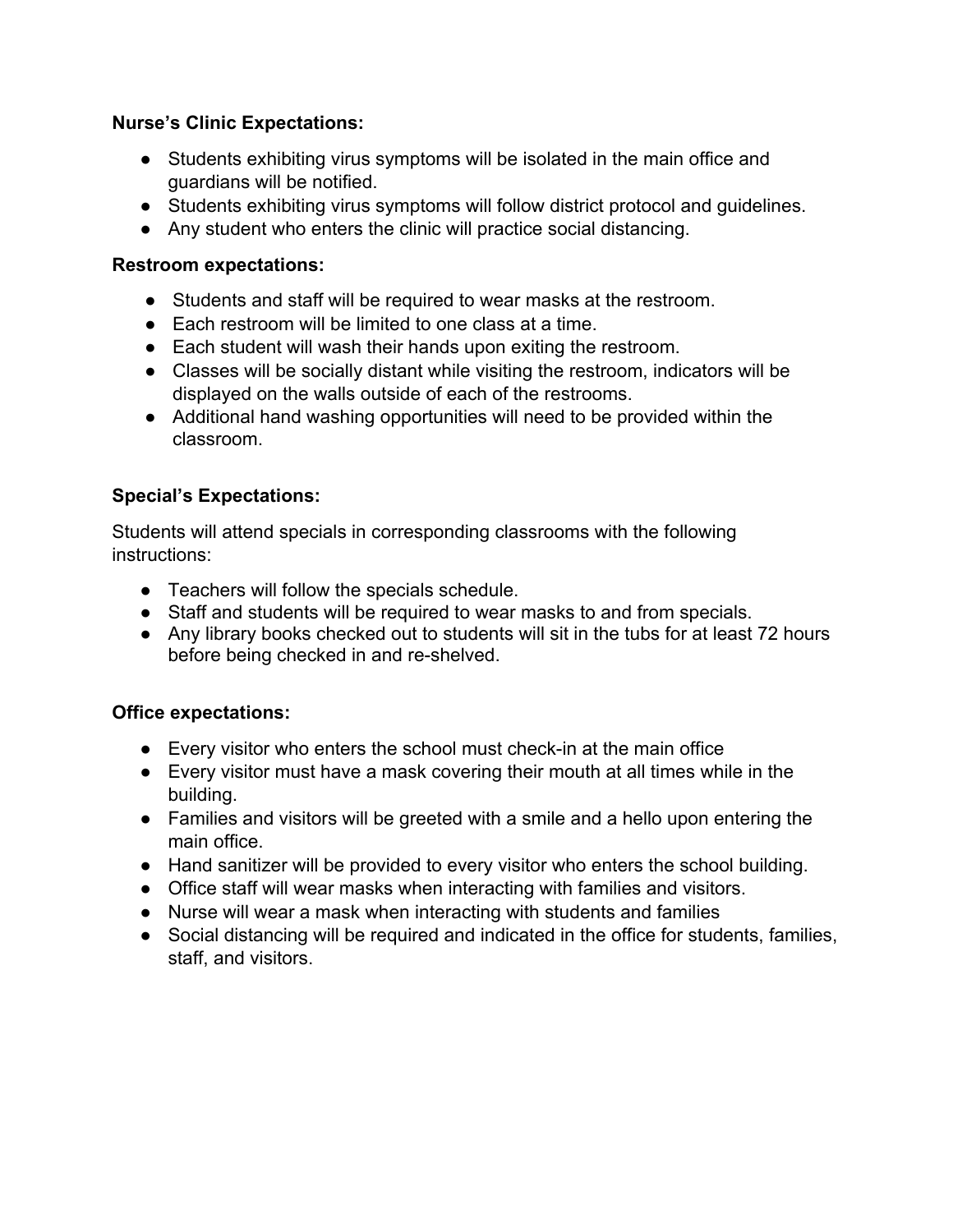### **Morning Arrival**

Arrival will be the same as it has been in the past, with a few adjustments:

- 7:45am Doors open for car riders and students report to the gym.
- Designated areas will be assigned for students and grade levels. Seats will be marked for social distancing. (Buses don't arrive until 8-8:10am).
- $\bullet$  8:05am 3rd and 4<sup>th</sup> grade students will be released to their designated hallway area to wait for their teacher.
- 8:05am walkers enter the building and report to their designated hallway area to wait for their teacher.
- Students in grades K-2 will be escorted to the classroom by a staff member.
- Designated areas will be marked in the hallways for social distancing.
- 8:10am Students will be allowed to enter the classrooms for breakfast.
- Students who ride the bus will remain on the bus until 8:10am.
	- students go directly to the classroom.
	- Buses will be unloaded one at a time.

# **Dismissal**

- Staff will be required to complete a class roster dismissal sheet (checking off student names after they are dismissed from their classroom)
- Doors will be propped open to limit the amount to touching of the door handles.
- Additional staff will be located throughout the hallways to remind students of social distancing and hallway expectations.
- 2:40 Walkers will be released as soon as staff picks them up from the classroom (one staff member for K-2 and one for 3-4). Staff members will escort them out of the building and across the street.
- 2:43 -- After walkers have left the building, K-2 teachers will drop bus riders off and continue to the gym with car riders (East stairwell).
	- $\circ$  To ensure safety....classroom doors need to be locked during dismassal
- $\bullet$  2:43 A staff member will pick up bus riders from grades 3-4 and escort them up the stairwell by the main office and then to the bus area on the first floor.
	- Buses will dismiss as soon as the last student has been safely loaded onto the bus.
- Students who are car riders
	- classes will be socially distant in the gym
	- classes will have assigned locations
	- $\circ$  students will be given a number for the parent to display in the car window.